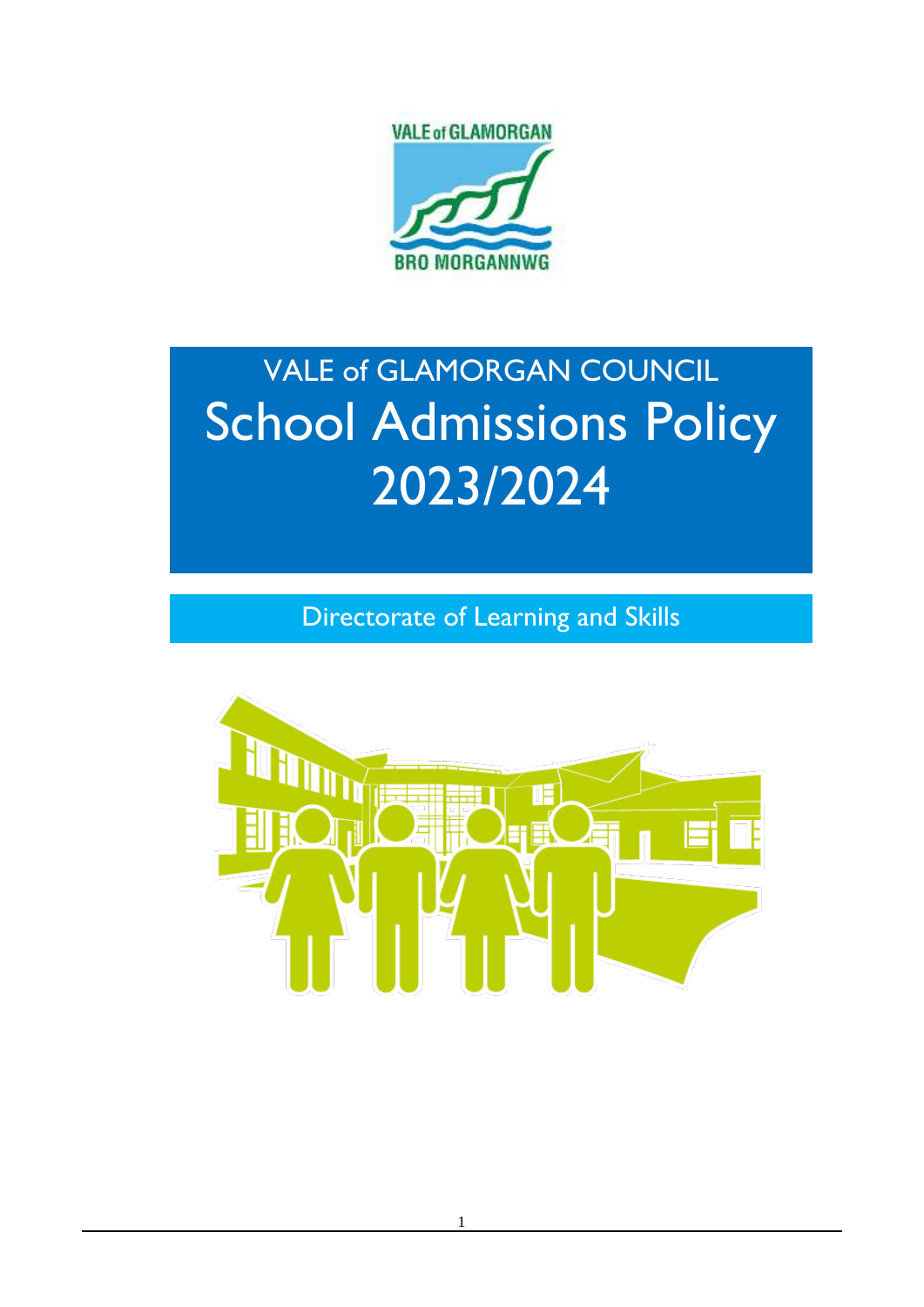# **RELEVANT AREA FOR CONSULTATION**

In accordance with the School Admissions Statutory Code (July 2013), admission authorities are required to consult with "relevant areas". These are as follows:

- The governing body of the relevant schools.
- All neighbouring LAs.
- Admission authorities for all other maintained schools in the relevant area.
- Governing Bodies of all other schools in the relevant area (i.e. community and voluntary controlled schools which do not have delegated admissions powers).
- In the case of schools with a religious character, such body or person representing the religious denomination in question.

# **Community and Voluntary Controlled Schools**

The Council is the admission authority for community and voluntary controlled schools. The relevant area for consultation on admission arrangements is the geographical area of the Vale of Glamorgan Council. This is determined by The Education (Relevant Areas for Consultation on Admission Arrangements) Regulations 1999.

# **ADMISSION ARRANGEMENTS – INTRODUCTION**

The Council is the Admission Authority for all maintained community and voluntary controlled secondary, primary and nursery schools in the Vale of Glamorgan. All admissions are approved by the Directorate of Learning and Skills. In the case of a voluntary aided school the appropriate admissions authority is the governing body to which all applications for admission should be made.

The Council is coordinating admissions for seven partner voluntary aided schools who are their own admissions authority, these include;

- Llansannor CIW Primary;
- St Andrews CIW Primary:
- St Brides CIW Primary;
- St David's CIW Primary;
- St Josephs RC Primary
- Wick & Marcross CIW Primary.
- St Richard Gwyn Catholic Secondary School

The Council is looking to roll the programme out to other voluntary aided schools. It is felt that a coordinated approach creates a fairer, more equitable system of allocating places for a number of reasons;

- Coordinated arrangements provide parents with a single school place offer for their child;
- Parents would not be holding more than one school place. The offer of multiple schools denies parents places at schools, preventing other children being offered these places;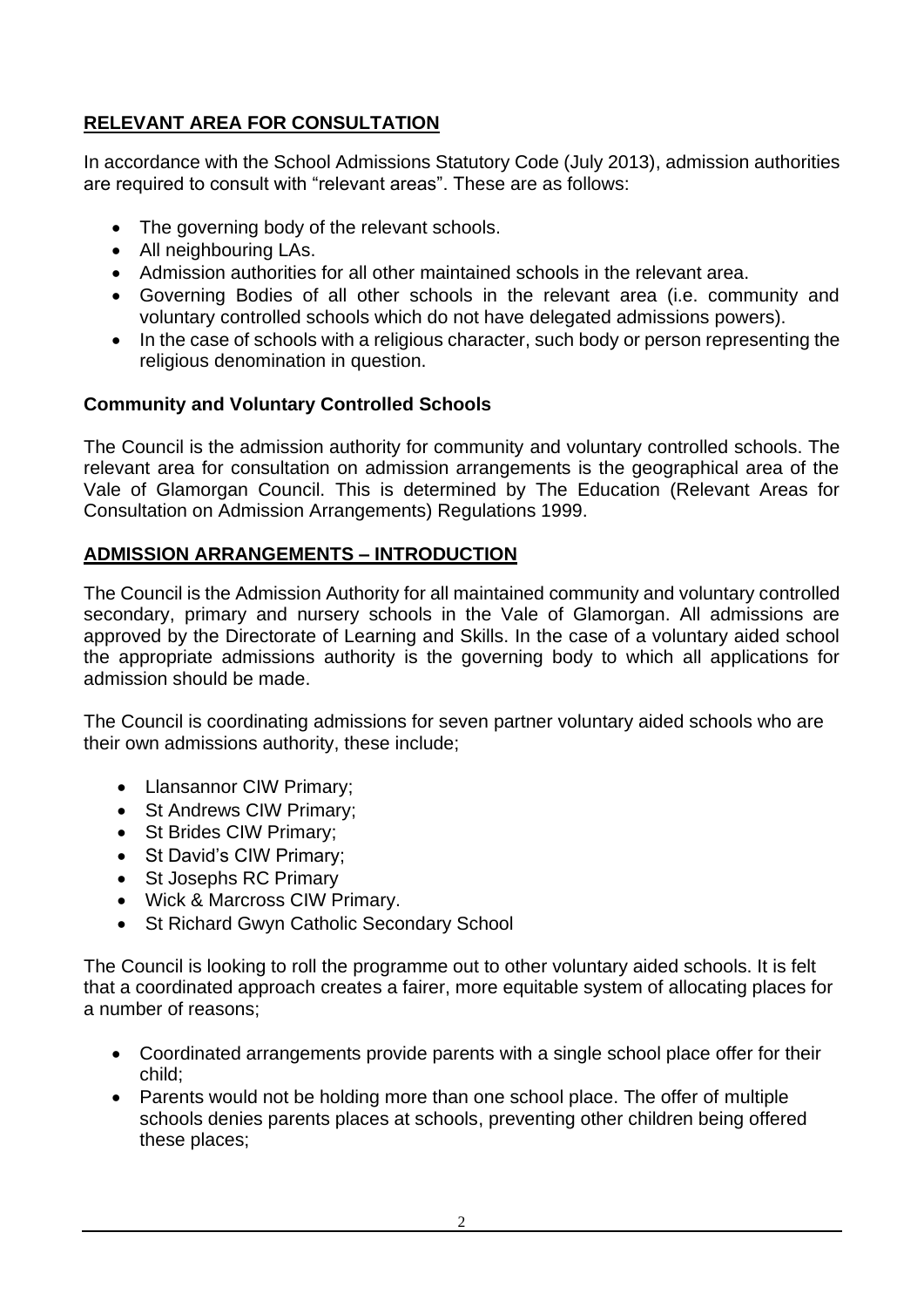• There is often uncertainty as to which pupils will start at schools, a coordinated approach would provide greater certainty for schools of the numbers and pupils entering reception.

The Council will ensure, as far as possible, that every pupil is guaranteed a place in a primary school within reasonable distance of home. The authority's admission arrangements will enable effective management of the admission intake to schools under which catchment area children are ranked as a high priority when allocating places in the event of oversubscription at primary and secondary schools. The Council is committed to providing local schools for local children where possible.

#### **Changes to the law on admissions as a result of the implementation of the Additional Learning Needs and Education Tribunal (Wales) Act 2018**

The notice can be found at the following link:

#### [https://gov.wales/changes-law-admission-arrangements](https://gbr01.safelinks.protection.outlook.com/?url=https%3A%2F%2Fgov.wales%2Fchanges-law-admission-arrangements&data=04%7C01%7CLLewis%40valeofglamorgan.gov.uk%7C918a45a1bcd348ac4b0308d9ab83ad47%7Ce399d3bb38ed469691cf79851dbf55ec%7C0%7C0%7C637729404293522319%7CUnknown%7CTWFpbGZsb3d8eyJWIjoiMC4wLjAwMDAiLCJQIjoiV2luMzIiLCJBTiI6Ik1haWwiLCJXVCI6Mn0%3D%7C3000&sdata=tnvvCRyb6BZlicH1%2Byl1J01p3I7vKZ8%2FvGm3EkcagJE%3D&reserved=0)

The notice is to be read alongside other guidance and legislation that affect admissions and admissions appeals in Wales. As an admission authority, due regard will be paid to the changes to the law related to school admissions in light of the Additional Learning Needs and Education Tribunal (Wales) Act 2018 ("the 2018 Act"), which are not currently reflected in the School Admissions Code.

#### **Admission Number**

All maintained schools must admit pupils up to their published admission number. An admission may not be refused to any school until a school's admission number has been reached. The published admission numbers have been calculated in accordance with the Welsh Government's school capacity calculation methodology "Measuring the Capacity of Schools in Wales (MCSW)". As these numbers are based on the physical capacity of the school to accommodate pupils, they should not be exceeded in normal circumstances.

#### **Infant Class Size Regulations**

The Government introduced a policy to reduce class sizes for children aged five, six and seven years old as part of its overall aim to improve educational standards in schools.

Section 1 of the School Standards and Framework Act 1988 and the Education (Infant Class Sizes) (Wales) Regulations 1998, which came into force on 1 September 1998, placed a duty upon Local Authorities and school governing bodies to limit to 30 the size of classes for 5, 6 and 7 years old from September 2001 i.e. children in reception, year 1 and year 2 classes, except where permitted exceptions apply.

Admission authorities are not required to admit a child to an infant class where to do so would be incompatible with the duty to meet infant class size limits, because the admission would require measures to be taken to comply with those limits which would cause prejudice to efficient education or efficient use of resources. Admission authorities can only refuse admission on the basis of infant class size prejudice if the admission number has already been reached.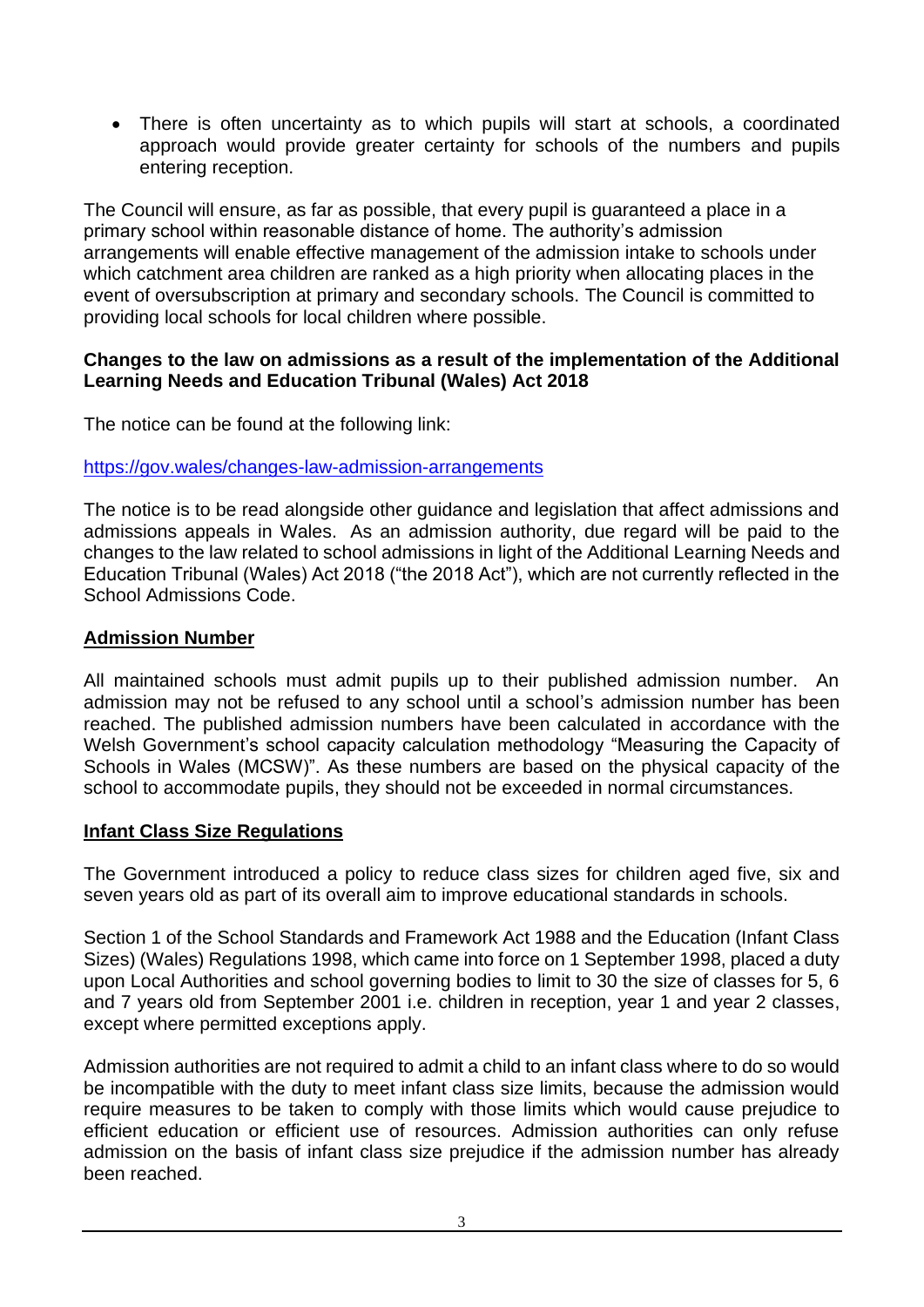# **Late Applicants**

Only applications received by the closing date for reception and transfer to year 7 at secondary school can be considered in the first round of admissions. Parents should therefore note these dates in order to ensure that their application is received in time to be considered alongside all other parents applying on time. Late applications will be dealt with only after the first round of applications has been completed. This may affect a child's chances of gaining a place in the parents' school of choice if for example sufficient applications are received prior to the closing date for the Council to admit up to the admission number. This would mean, for example, that applicants who live outside of the catchment area who apply on time are offered places instead of pupils who live within the catchment area whose parents did not apply by the closing date.

The arrangements for late applications are slightly different for nursery due to the termly allocation process. Once the closing date has passed and the initial round of allocations made for those pupils eligible for a September start date, any late applications are added to the allocation waiting lists for younger pupils due to start in January or April in order of the over subscription criteria.

In all cases, once the first round of allocations has been made and/or all available places have been offered, any late applications join the waiting list or termly nursery allocation waiting lists as prioritised by the oversubscription criteria. If any places are subsequently offered at the school, then they will be offered to applicants as ranked by these criteria. In this case, late catchment applications for example would have priority over "on time" applications categorised in a lower criterion who were refused a place in the first round.

#### **Evidence of Residence & Shared Parental Responsibility**

In all cases evidence of permanent residence of a pupil at the time of application must be supplied if required. Any place approved on the basis of residence will be withdrawn if the pupil is not resident at the address at the time of application or at the beginning of the school term to which the application relates.

Where parents have shared responsibility for a child, and the child lives with both parents for part of the school week, then the home address will be determined as the address where the child resides for the majority of the week (i.e. 4 out of 7 days). Parents will be required to provide documentary evidence to support the address they wish to be considered for allocation purposes.

Where a parent provides fraudulent or intentionally misleading information to obtain the advantage of a particular school for their child, to whom they would not otherwise be entitled, the Council reserves the right to withdraw the offer of a place.

#### **Statutory Appeals**

Parents will be advised of the outcome of their application on the offer date normally by their stated preferred method. This will be either via email, by logging into the online application system or via letter. If parents are dissatisfied with the result of an application for a particular school (excluding nursery), an appeal may be submitted to an independent Statutory Appeal Panel. Any decision made by the panel is binding on all parties. If the appeal is not successful,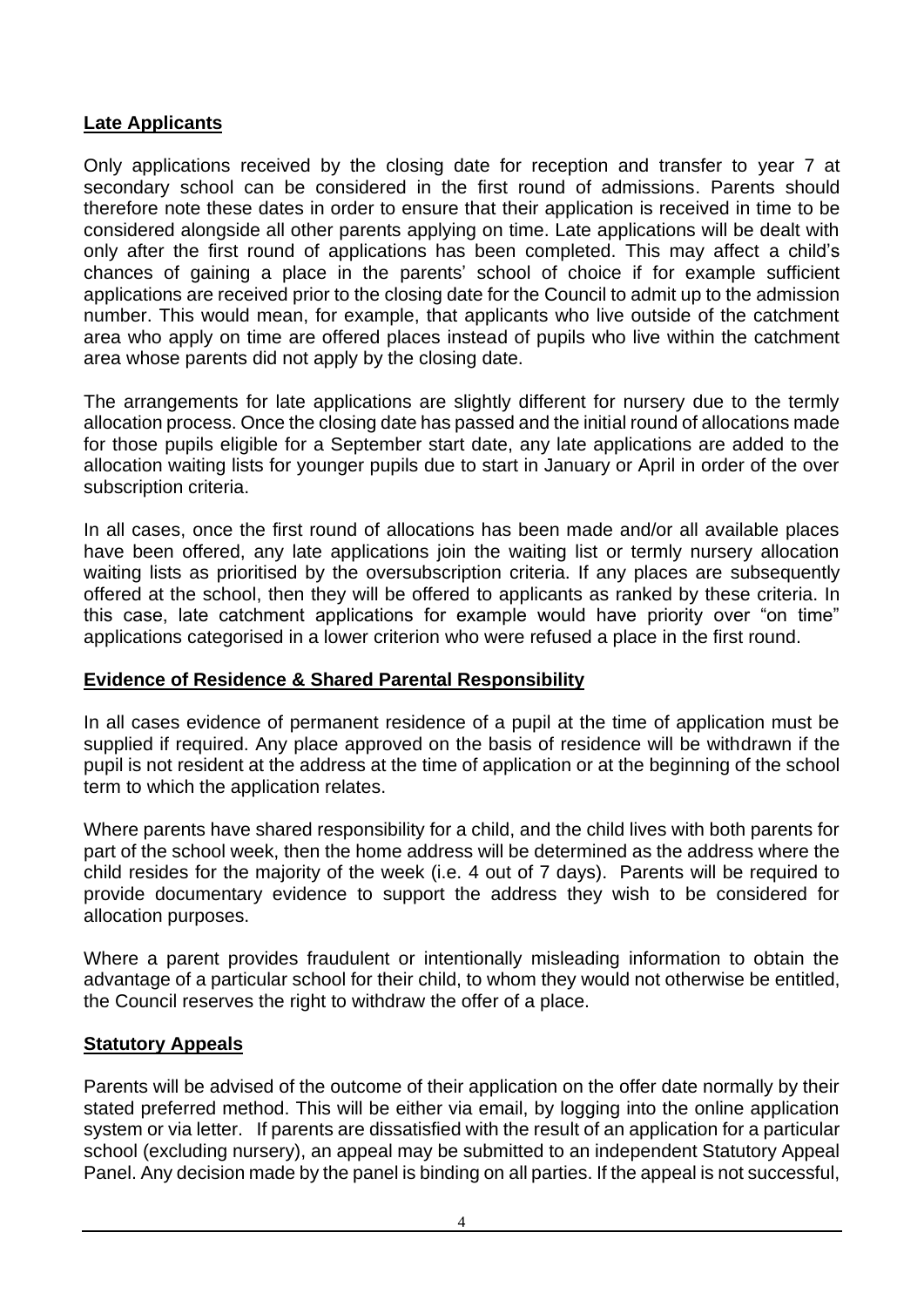further applications for a place at the same school will not be considered during the same academic year unless there are significant and material changes in the circumstances of pupil/parents or school.

## **Waiting Lists**

Waiting lists will be maintained for oversubscribed schools where a place has been refused.

In respect of the annual allocation of places, applications will remain on the waiting list until the 30th September in the year of entry. General transfer applications received outside of the annual allocation of places will also remain on the waiting list until the end of the relevant term of application i.e., 31<sup>st</sup> December, 31 March and 31 August.

Witing lists will be reviewed on a termly basis. At the end of an academic year, parents will be expected to make a further application for admission if they wish to remain on the waiting list.

#### **Admissions to Sixth Forms**

The Governing Bodies of community schools are responsible for the determination of admission arrangements to sixth forms. Applications should therefore be made directly to the school.

#### **Admissions Process – Timetable**

The timetable below provides all relevant dates in terms of managing the admission arrangements and adheres to the requirements of The School Admissions (Common Offer Date) (Wales) Regulations 2013 which advises that admission authorities must ensure that offer letters for secondary schools are sent on the 1st March or the next working day and that primary offers should be made on the 16th April or the next working day.

| <b>TIMETABLE</b>                                               | 2023/2024 Academic Year                          |                                                          |                                                        |
|----------------------------------------------------------------|--------------------------------------------------|----------------------------------------------------------|--------------------------------------------------------|
|                                                                | Secondary-<br>(Year 7 intake)<br>September 2023) | Primary -<br><b>(Reception intake</b><br>September 2023) | <b>Nursery – (Nursery</b><br>intake September<br>2023) |
| Admissions<br>information sent to<br>parents/schools by<br>LA. | 23 September<br>2022                             | 11 November<br>2022                                      | <b>27 January 2023</b>                                 |
| Online application<br>service opens                            |                                                  |                                                          |                                                        |
| Closing date for<br>receipt of<br>preference forms             | 25 November<br>2022                              | <b>20 January 2023</b>                                   | 24 March 2023                                          |
| VA/Foundation<br>schools notify LA of                          | 3 February 2023                                  | 2 April 2023                                             | 5 May 2023                                             |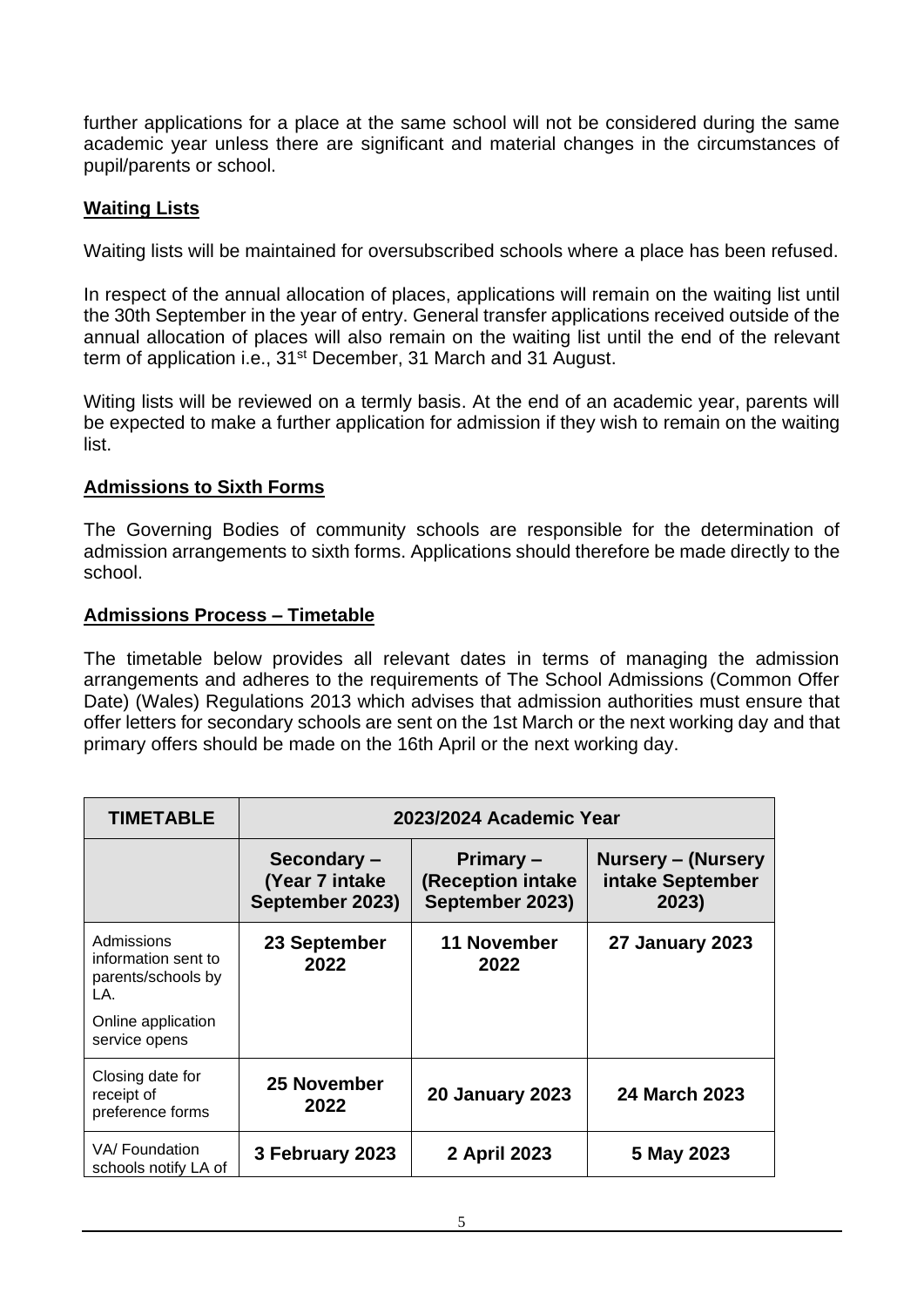| results of<br>applications                                                                                                              |              |                      |             |
|-----------------------------------------------------------------------------------------------------------------------------------------|--------------|----------------------|-------------|
| Notification of<br>results to parents of<br>applications to<br>Community,<br><b>Voluntary Aided</b><br>and Foundation<br><b>Schools</b> | 1 March 2023 | <b>17 April 2023</b> | 19 May 2023 |

# **NURSERY EDUCATION**

The Council is the Admissions Authority for all maintained Community Nursery Schools and Nursery Classes in Community Schools in the Vale of Glamorgan. Children are entitled to a part-time nursery place from the start of the term following their third birthday and **must** attend for five half days. No place can be allocated at a community or controlled nursery without formal application. The Council will normally accept children who are three years old at the start of term (1st September, 1st January or 1st April) up to the schools approved capacity. Where the number of applications for admission exceeds the number of places available, places will be allocated applying the following criteria, in the order of priority set out below, up to the approved capacity.

Parents should also note that children attending a nursery school will not have an 'automatic' right to continued education at the same school when moving up to a reception class, whether residing within the catchment area or outside it. Parents will be required to complete an application for their chosen school (see Primary Education Admission Arrangements section). As nursery education is not a statutory provision there is no right of appeal against a decision to refuse a place for a child at a particular school.

Where a parent provides fraudulent or intentionally misleading information to obtain the advantage of a particular school for their child, to whom they would not otherwise be entitled, the Council reserves the right to withdraw the offer of a place.

#### **Nursery Admission Oversubscription Criteria**

The Council is the Admissions authority for all maintained community nursery schools and nursery classes in community and voluntary controlled schools. Admissions are allocated termly in consideration of applications for pupils who were three on or before the last day of the previous term (31 August, 31st December or 31 March).

Children with a statement of Special Educational Needs, when the school is named as the most appropriate setting, will be admitted before applying the oversubscription criteria. From 1 September 2021, section 48 of the 2018 Act requires the governing body of a maintained school in Wales to admit a child to the school if the school is named in the child's individual development plan for the purpose of that section, which is to secure the child's admission to the school. This duty applies despite the limits on infant class sizes and even if admitting the child would result in the school exceeding its admission number. The duty to admit applies at all times, including where a school is named in a plan outside the normal admission round.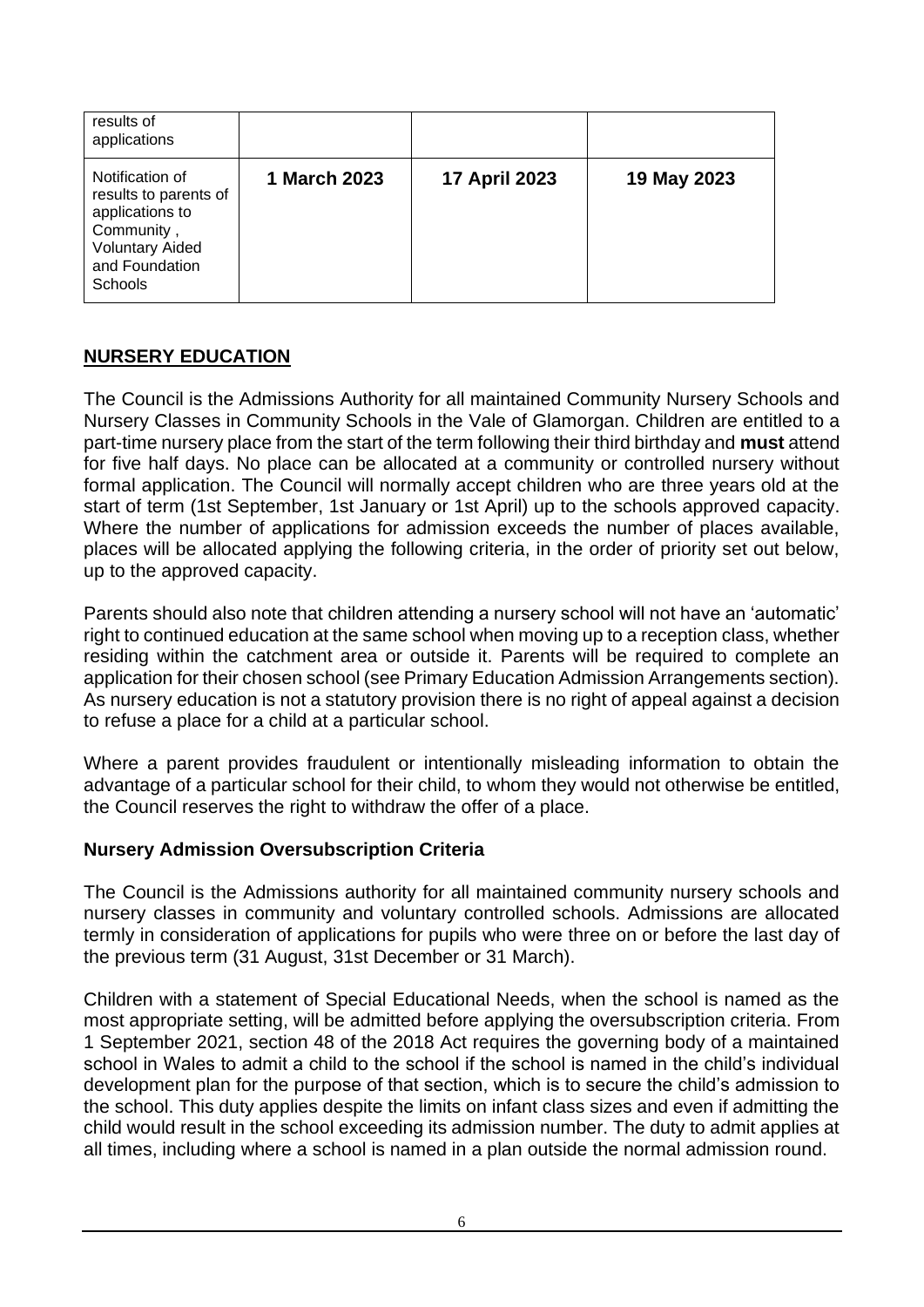All applications are ranked by the published oversubscription criteria date regardless of their start date within the nursery. Pupils residing in catchment or with a sibling connection who are eligible for a nursery place later in the academic year will therefore be provisionally allocated places prior to the allocation of non-catchment applications even when the noncatchment applications are for older children.

Once the initial September allocations have been made, any late applications are added to the waiting list/ termly allocation list and places offered on that basis. In these cases, late catchment applications, for example, will be ranked higher up the allocation list than "on time" applications qualifying under a lower criteria.

**Autumn Term Admissions** (allocated in May for a September start date)

- 1. Children who will be three on or before 31 August where evidence has been supplied to confirm that they are looked after, or have been previously looked after by a local authority in accordance with Section 22 of the Children Act 1989.
- 2. Children who had their third birthday before the last day of the previous term and are resident within the defined catchment area of the school on or before the published closing date for receipt of application forms. Evidence of permanent residence will be required. In the event of over-subscription by applicants from this category alone, the criteria set out below, in order of priority, will be applied to produce an order of preference;

(a) Children who have a brother or sister in attendance at the school during the academic year in which the child is to be admitted. (Where preferences exceed places available, the Council determines priority by reference to the age of the pupils' youngest sibling in the school, the youngest commanding the highest degree of priority).

(b) Children in chronological date of birth order, the oldest being admitted first. If two or more children have the same date of birth priority will be given to children living nearest the school as measured by the shortest available walking route, those living nearest will have priority. The Council uses a Geographical Information System (GIS) to calculate home to school distances.

- 3. Children who had their third birthday before the last day of the previous term (31 August, 31 December or 31 March) and whom the Council judges that there are compelling medical or social grounds for their admission to a specified nursery school/class i.e. those children recommended for placement with regard to medical, psychological or special education reasons. (Written recommendations from appropriate external agencies or professional advisers will be required in such cases).
- 4. Children who had their third birthday before the last day of the previous term (31 August, 31 December or 31 March) and have a brother or sister in attendance at the school during the academic year in which the child is to be admitted. (Where preferences exceed places available, the Council determines priority by reference to the age of the pupils' youngest sibling in the school, the youngest commanding the highest degree of priority).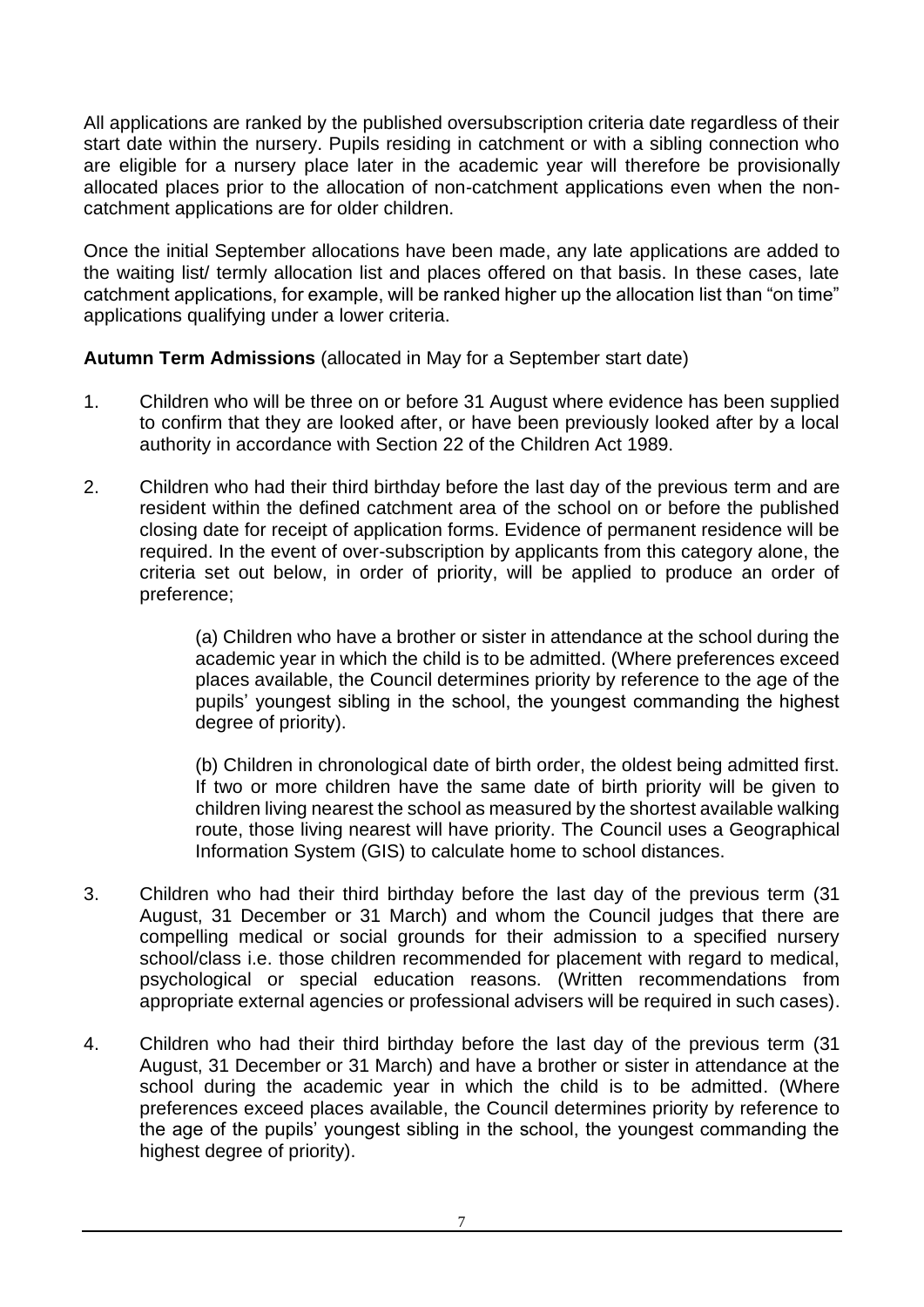# **Spring Term Admissions** (Allocated in October for a January start date)

- 5. Children who will be three on or before 31 December where evidence has been supplied to confirm that they are looked after, or have been previously looked after by a local authority in accordance with Section 22 of the Children Act 1989.
- 6. Children who will be three on or before 31 December, resident within the defined catchment area of the school on or before the published closing date for receipt of preference forms. Evidence of permanent residence will be required. In the event of over-subscription by applicants from this category alone, the criteria set out at point 2 above, in order of priority, will be applied to produce an order of preference.

All remaining applications will be prioritised using points 3 and 4 above.

#### **Summer Term Admissions** (allocated in January for an April Start date)

- 7. Children who will be three on or before 31 March where evidence has been supplied to confirm that they are looked after, or have been previously looked after by a local authority in accordance with Section 22 of the Children Act 1989.
- 8. Children who will be three on or before 31 March, resident within the defined catchment area of the school on or before the published closing date for receipt of preference forms. Evidence of permanent residence will be required. In the event of over-subscription by applicants from this category alone, the criteria set out at point 2 above, in order of priority, will be applied to produce an order of preference.

All remaining catchment applications will be prioritised using points 3 and 4 above.

#### **Remaining Applications**

9. Where there are still spaces available after applying the criteria above, these will be allocated to children who had their third birthday before the last day of the previous term (31st August, 31st December or 31st March) with priority given to those living nearest the nursery school/class as measured by the shortest available walking route, those living nearest will have priority. The Council uses a Geographical Information System (GIS) to calculate home to school distances.

#### **Early Years Funding**

Parents may also apply for nursery education place funding with a registered provider approved by the Vale of Glamorgan Early Years Development and Childcare Partnership. Where parents opt for a place with a registered early year's provider, they will only be eligible to receive funding for a part time place regardless of whether the place offered is full or parttime. Funding will only be granted for sessions where early year's education is provided.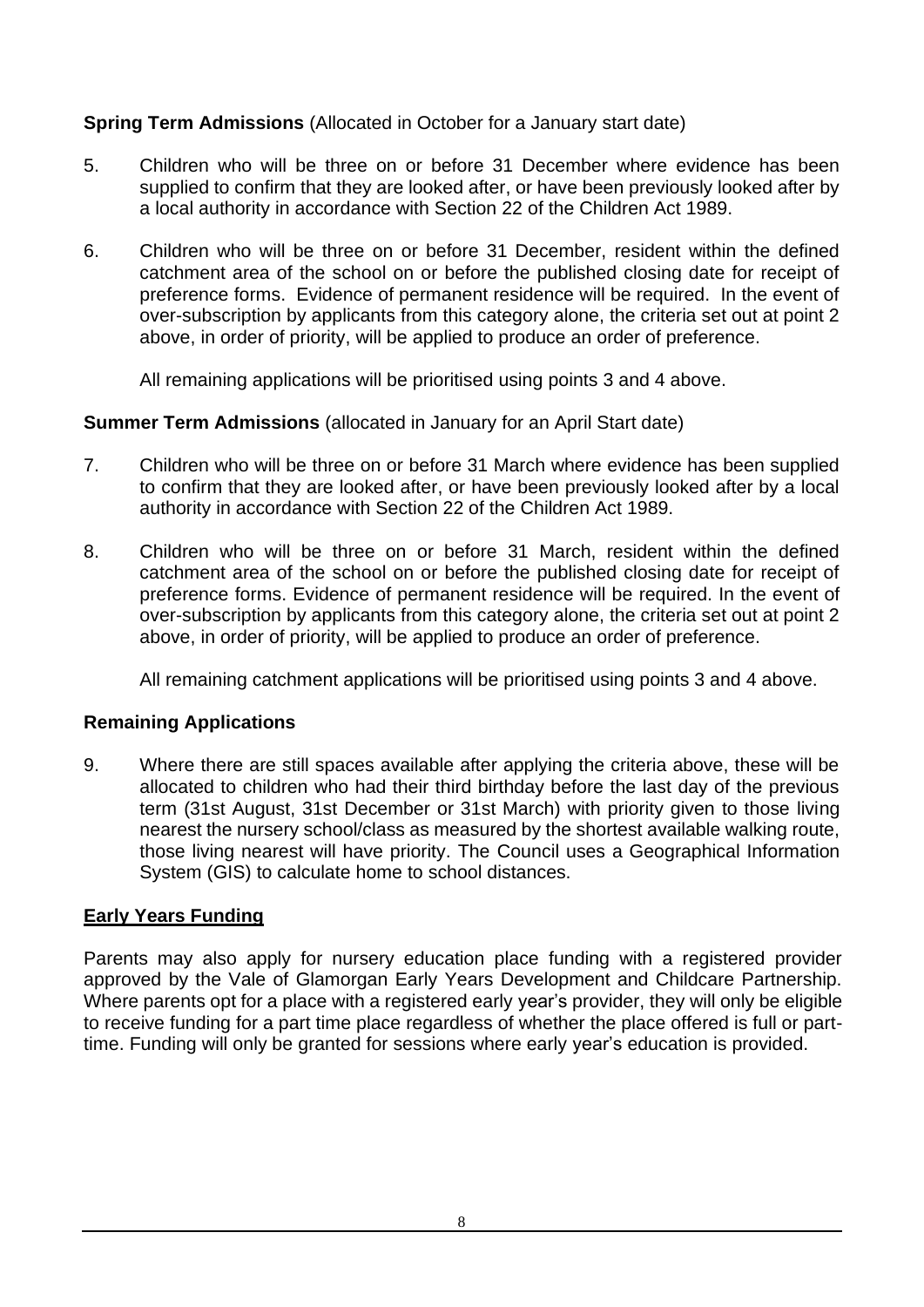# **PRIMARY EDUCATION**

Reception age pupils may be admitted to school full time in the September of the academic year in which they reach five i.e. the September following a child's fourth birthday. This is not a legal requirement, and parents may choose not to send their children to school until later in the year or when they are of statutory school age. This will be a matter for individual negotiation between parents and schools. Statutory school age is defined as the start of the term following a child's fifth birthday.

Attendance at a nursery class does not automatically entitle a child to a reception class place in the same school.

All parents are required to express a preference for the school they wish their child to attend/transfer to, even if it is their catchment area school. In the autumn term parents will be invited to nominate their preferred primary school for the following September by completion of an appropriate application form. Parents will be notified of decisions in line with the timetable provided. No firm guarantee can be given that a parent's preference can be met in every case as requests for places in certain schools may exceed the number of places available.

In deciding upon admissions, the Council will consider each individual application received by the published closing date. Only applications received by the published closing date for receipt of preference forms will be considered in the initial round of allocation of places. Other preference forms received will be considered as late applications.

Where a school is named in a statement of Special Educational Needs the Council has a duty to admit the child to the school. From 1 September 2021, section 48 of the 2018 Act requires the governing body of a maintained school in Wales to admit a child to the school if the school is named in the child's individual development plan for the purpose of that section, which is to secure the child's admission to the school. This duty applies despite the limits on infant class sizes and even if admitting the child would result in the school exceeding its admission number. The duty to admit applies at all times, including where a school is named in a plan outside the normal admission round. Where this is known to the admission authority, the child will be allocated a place before other applicants are assessed against the oversubscription criteria.

An admission to a school will normally be granted provided a schools admission number (and statutory class size limit, where applicable) will not be exceeded. However where the number of applications for admission to a school exceeds the number of places available, places will be allocated applying the admission criteria, in the order of priority, set out below. The Council will not normally exceed a school's admission number where this applies.

#### **Oversubscription Criteria**

1. Children where evidence has been supplied to confirm that they are looked after, or have been previously looked after in accordance with Section 22 of the Children Act 1989.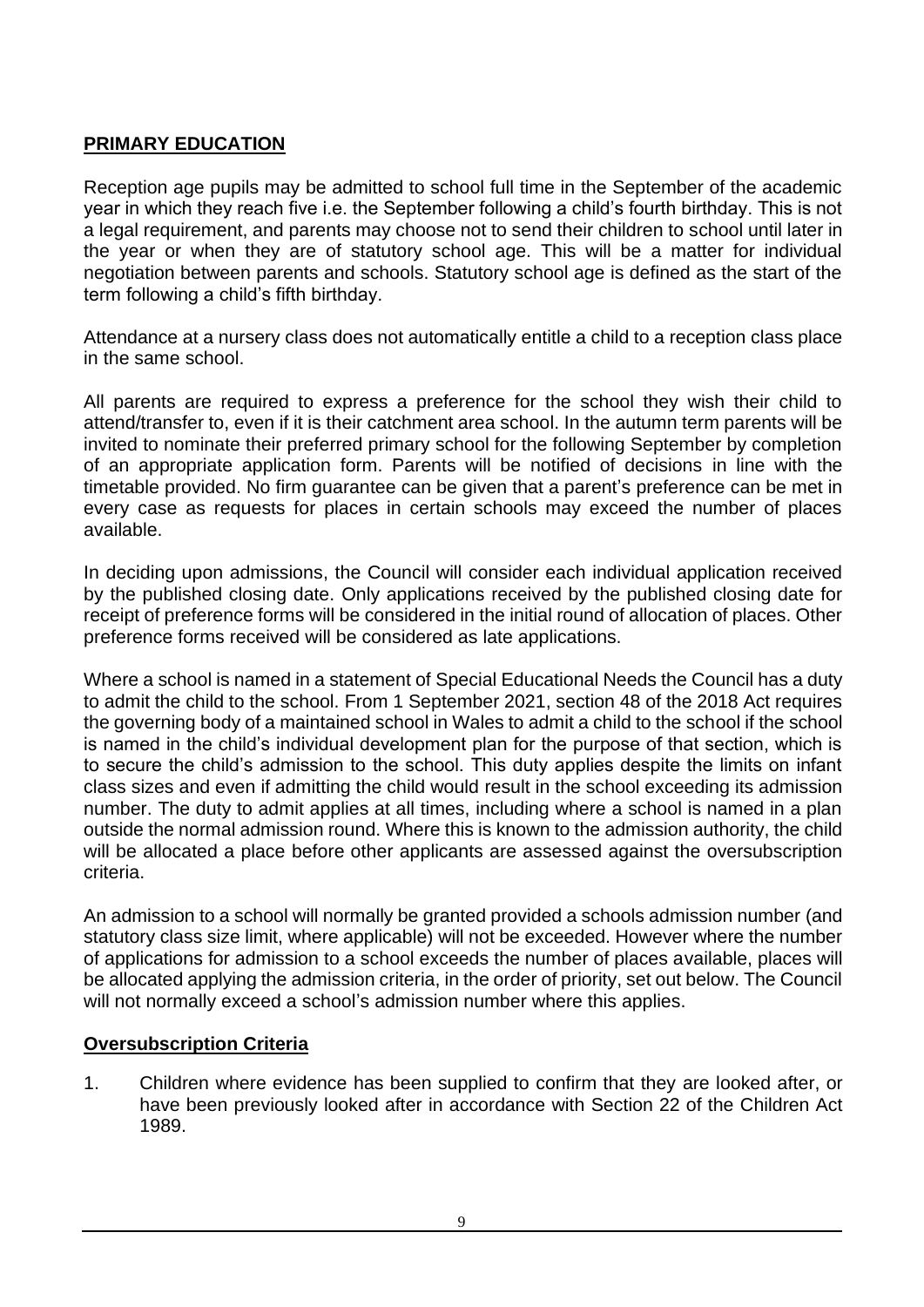- 2. Children who are currently permanently resident within the designated catchment area of the school on or before the published closing date for receipt of preference forms. Evidence of permanent residence of a child must be supplied if requested. In the event of over-subscription by applicants from this category alone criteria (4), (5) and (6), in order of priority, would be applied to produce an order of preference.
- 3. Children not currently permanently resident within the designated catchment area of the school whose parents have satisfied the Council, on or before the published closing date for receipt of preference forms, that the child will be taking up residence within the catchment area by the commencement of the school term to which the application relates. In the event of over-subscription by applicants from this category alone criteria (4), (5) and (6), in order of priority, would be applied to produce an order of preference.
- 4. Children in respect of whom the Council judges that there are compelling medical or social grounds for their admission to a specified primary school i.e. those children recommended for placement at a named school with regard to medical, psychological or special education reasons. (Written recommendations from the appropriate external agencies or professional advisers will be required in such cases). In the event of oversubscription by applicants from this category alone criteria (5) and (6), in order of priority, would be applied.
- 5. Children who have a brother or sister in attendance at the school in Reception to Year 6 during the academic year in which the child is to be admitted. In the event of oversubscription by applicants from this category alone, the Council will determine priority and allocate places by reference to the age of the pupil's youngest sibling in the school, the youngest commanding the highest degree of priority.
- 6. In determining applications for admission in respect of other pupils in the age group, the Council gives particular regard to the degree of proximity of the pupil's home to the school, as measured by the shortest available walking route; those living nearest will have priority. The Council uses a Geographical Information System (GIS) to calculate home to school distances.

# **SECONDARY EDUCATION**

Children normally transfer to secondary school in the September following their eleventh birthday. In the autumn term parents of Year 6 pupils are invited to nominate their preferred secondary school by the published closing date. No firm guarantee can be given that parents preference can be met in every case as requests for places in certain schools may exceed the number of places available. The Council will endeavour to meet parental preference wherever possible provided there are spaces available and a school's admission number will not be exceeded.

In deciding upon admissions, the Council will consider each individual application received by the published closing date. Only applications received by the published closing date for receipt of preference forms will be considered in the initial round of allocation of places. Other preference forms received will be considered as late applications.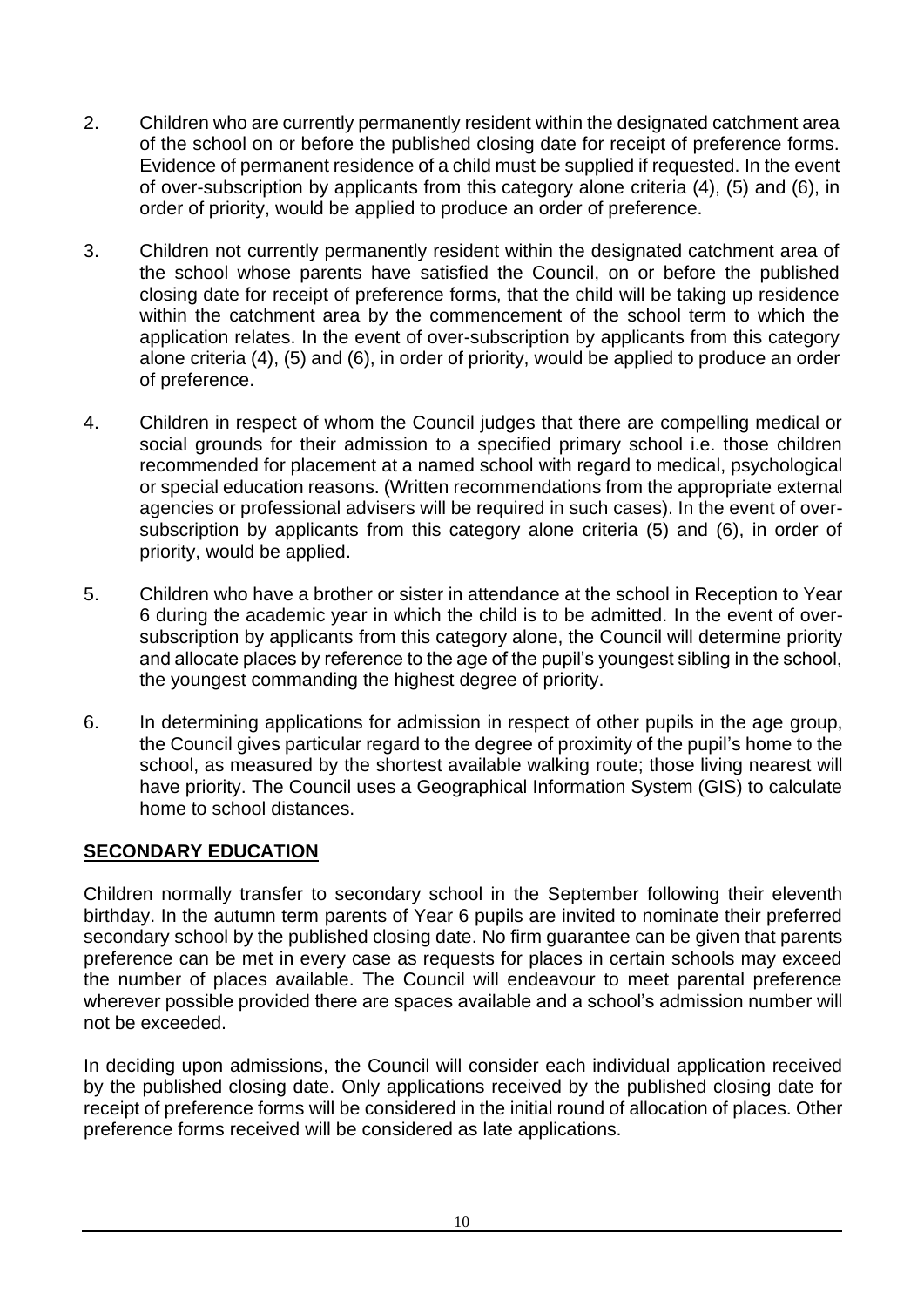Where a school is named in a statement of Special Educational Needs the Council has a duty to admit the child to the school. From 1 September 2021, section 48 of the 2018 Act requires the governing body of a maintained school in Wales to admit a child to the school if the school is named in the child's individual development plan for the purpose of that section, which is to secure the child's admission to the school. This duty applies despite the limits on infant class sizes and even if admitting the child would result in the school exceeding its admission number. The duty to admit applies at all times, including where a school is named in a plan outside the normal admission round. Where this is known to the admission authority, the child will be allocated a place before other applicants are assessed against the oversubscription criteria.

An admission to a school will be granted, provided a schools admission number will not be exceeded. However where the number of applications for admission to a school exceeds the number of places available, places will be allocated applying the oversubscription criteria, in the order of priority, set out below.

#### **Oversubscription Criteria**

- 1. Children where evidence has been supplied to confirm that they are looked after, or have been previously looked after in accordance with Section 22 of the Children Act 1989.
- 2. Pupils who are currently permanently resident within the designated catchment area of the school on or before the published closing date for receipt of preference forms. Evidence of permanent residence of a child must be supplied if requested. In the event of over-subscription by applicants from this category alone criteria (4), (5), (6) and (7), in order of priority, would be applied to produce an order of preference.
- 3. Pupils not currently permanently resident within the designated catchment area of the school whose parents have satisfied the Council, on or before the published closing date for receipt of preference forms, that the child will be taking up residence within the catchment area by the commencement of the school term to which the application relates. In the event of over-subscription by applicants from this category alone criteria (4), (5), (6), and (7), in order of priority, would be applied to produce an order of preference.
- 4. Pupils who were on roll at a previous feeder primary school prior to the withdrawal of the feeder school arrangements in September 2020. In the event of over-subscription by applicants from this category alone criteria (5), (6), and (7), in order of priority, would be applied to produce an order of preference.
- 5. Pupils in respect of whom the Council judges that there are compelling medical or social grounds for their admission to a specified secondary school i.e. those children recommended for placement at a named school due to medical, psychological or special education reasons. (Written recommendations from the appropriate external agencies or professional advisers will normally be required in such cases). In the event of oversubscription by applicants from this category alone criteria (6) and (7) would be applied.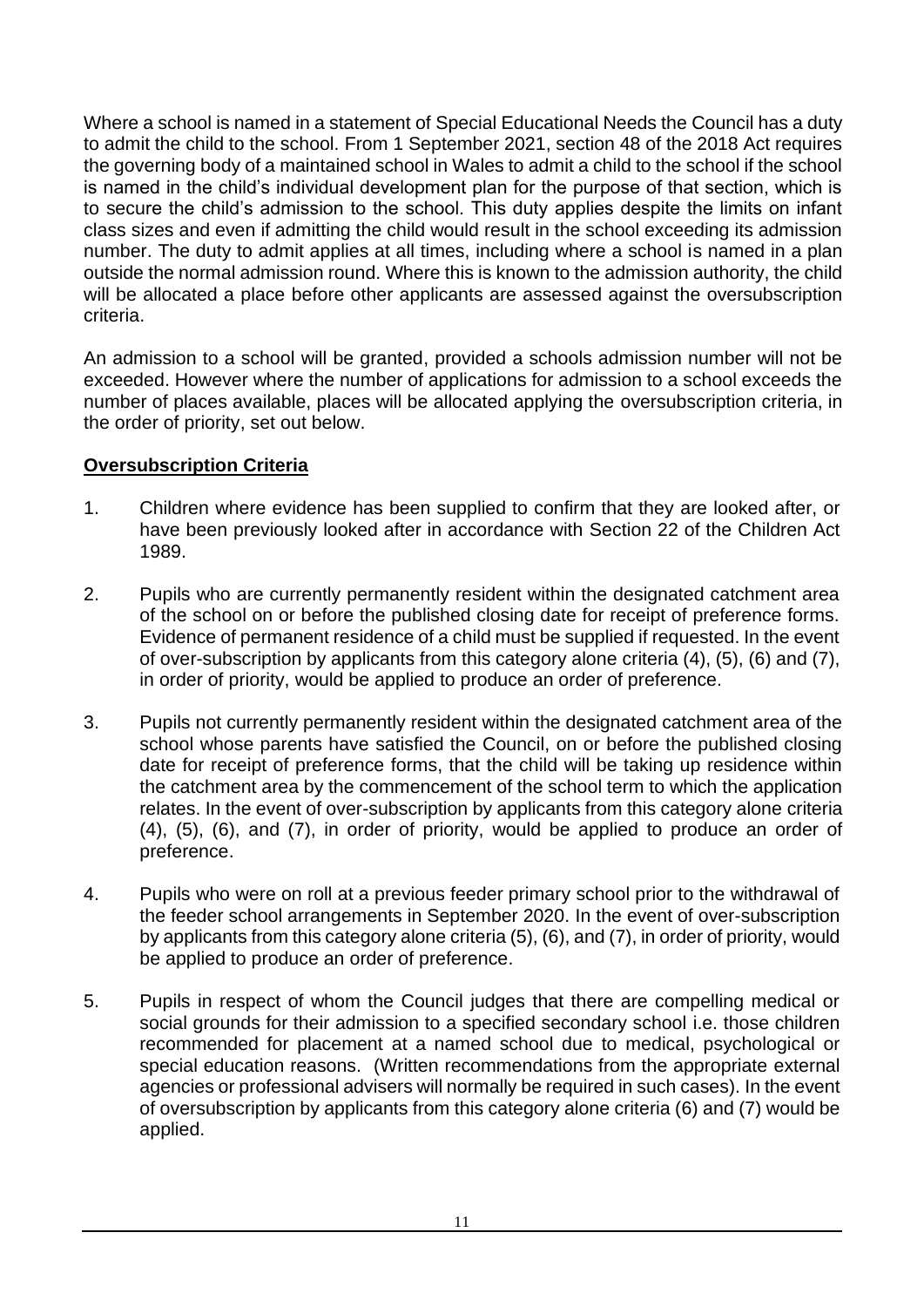- 6. Pupils who have a brother or sister in attendance at the school in years 7 to 11 during the academic year in which the child is to be admitted. In the event of over-subscription by applicants from this category alone, the Council will determine priority and allocate places by reference to the age of the pupils youngest sibling in the school, the youngest commanding the highest degree of priority.
- 7. In determining applications for admission in respect of other pupils the Council gives particular regard to the proximity of the pupil's home to the secondary school as measured by the shortest available walking route, those living nearest will have priority. The Council uses a Geographical Information System (GIS) to calculate home to school distances.

#### **Admission Numbers: September 2023/24**

#### **(THE FOLLOWING ADMISSION NUMBERS REMAIN UNDER REVIEW AND MAYBE SUBJECT TO CHANGE AFTER CONSULTATION WITH RESPECTIVE SCHOOLS)**.

| <b>School Name</b>             | <b>Admission Number</b> |
|--------------------------------|-------------------------|
| <b>Secondary Schools</b>       |                         |
| Pencoedtre High School         | 210                     |
| Whitmore High School           | 180                     |
| Cowbridge School               | 240                     |
| Llantwit Major School          | 180                     |
| St Cyres School                | 210                     |
| St Richard Gwyn RC High School | 163                     |
| Stanwell School                | 299                     |
| Ysgol Gymraeg Bro Morgannwg    | 240                     |
|                                |                         |
| <b>Primary Schools</b>         |                         |
| <b>Albert Primary</b>          | 55                      |
| All Saints CIW Primary         | 30                      |
| Barry Island Primary           | 30                      |
| Cadoxton Primary               | 60                      |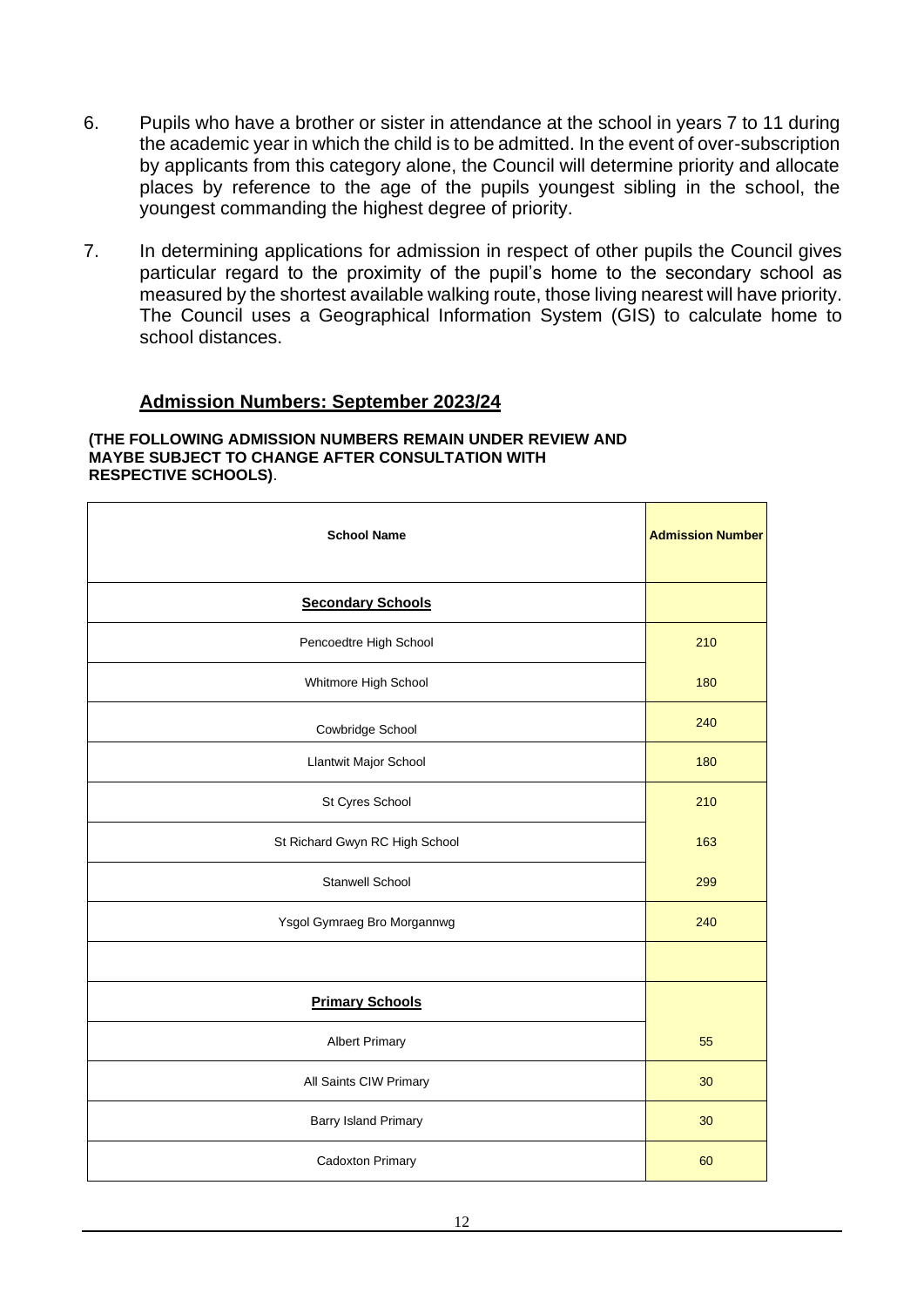| Cogan Primary                    | 30    |
|----------------------------------|-------|
| <b>Colcot Primary</b>            | 45    |
| Cowbridge School (Primary Phase) | $30*$ |
| Dinas Powys Primary              | 60    |
| Evenlode Primary                 | 60    |
| <b>Fairfield Primary</b>         | 45    |
| <b>Gladstone Primary</b>         | 60    |
| Gwenfo CIW Primary               | 30    |
| <b>High Street Primary</b>       | 30    |
| <b>Holton Primary</b>            | 60    |
| Jenner Park Primary              | 30    |
| Llandough Primary                | 30    |
| <b>Llanfair Primary</b>          | 20    |
| Llangan Primary                  | 15    |
| Llansannor CIW Primary           | 30    |
| Oak Field Primary                | 30    |
| Palmerston Primary               | 30    |
| Pendoylan CIW Primary            | 30    |
| Peterston-S-Ely CIW Primary      | 27    |
| Rhws Primary                     | 53    |
| Romilly Primary                  | 90    |
| South Point Primary              | 30    |
| St Andrew's Major CIW Primary    | 30    |
| St Athan Primary                 | 30    |
| St Brides Major CIW Primary      | 30    |
| St David's CIW Primary           | 30    |
| St Helen's RC Primary            | 44    |